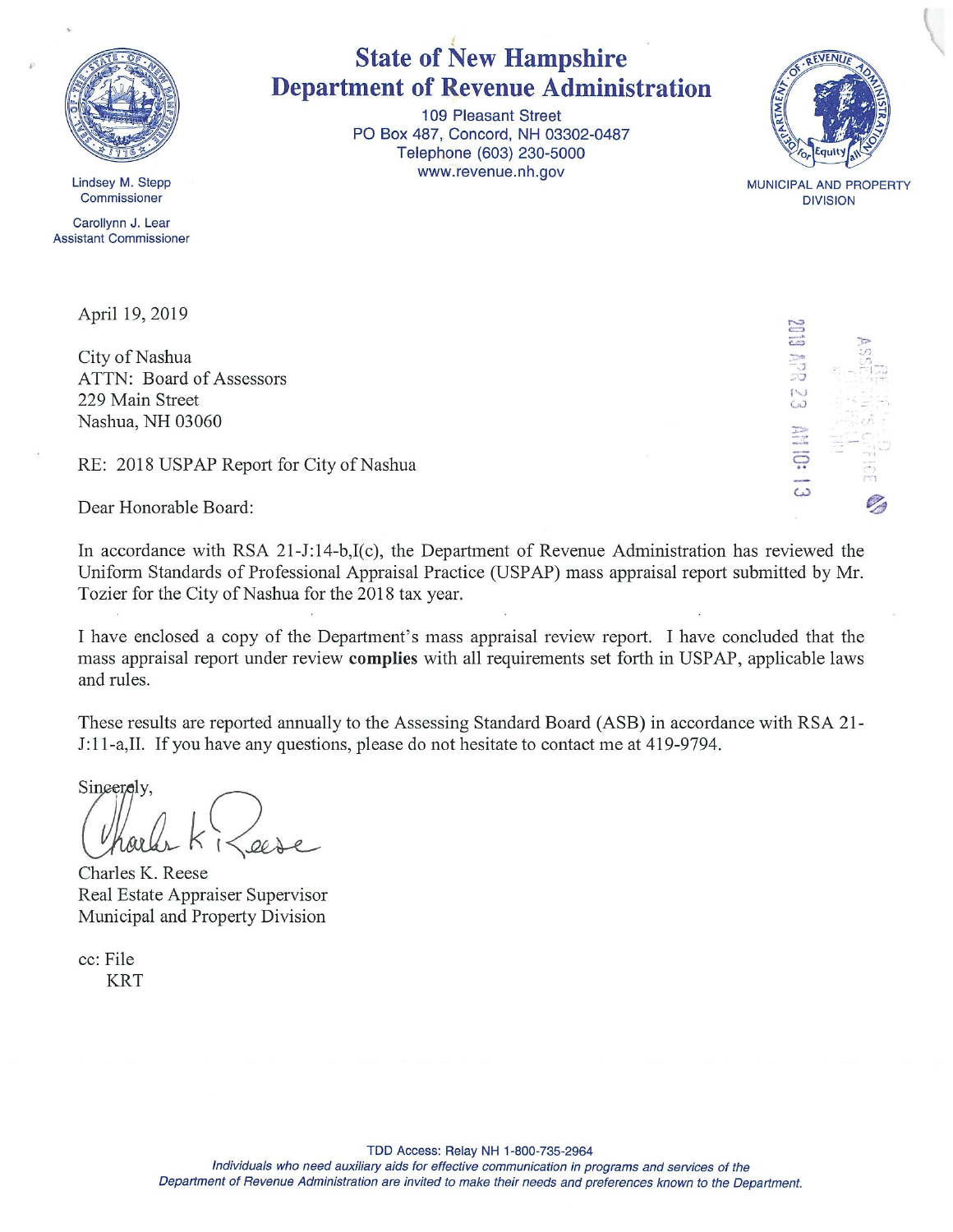## REVIEW OF MASS APPRAISAL REPORT LETTER OF TRANSMITTAL

#### DATE: April 19, 2019

CLIENT: NH Department of Revenue Administration, Municipal and Property Division

RE: Review of Nashua, NH —2018 Mass Appraisal Report — Statistical Update

In accordance with RSA 21-J:14-b 1(c) <sup>I</sup> have completed an appraisal review report (Review Report) of the Nashua 2018 mass appraisal report (Original Report) prepared by Mr. Robert Tozier. The purpose of this review is to evaluate the Original Report for compliance with the Uniform Standards of Professional Appraisal Practice (USPAP), applicable laws and rules. <sup>I</sup> have not developed my own opinion of value. This review should not be construed as an appraisal of the subject properties. This is a technical desk review, and as such <sup>I</sup> have not made a personal inspection of the referenced properties. The Original Report effective date of value is April 1, 2018 and the certification date is February 25, 2019.

The intended users of this Review Report are the Assessing Standards Board (ASB), the City of Nashua and the NH Department of Revenue Administration (DRA). Neither the DRA nor the review appraiser is responsible for any unintended use of this Review Report. The opinions contained in this Review Report set forth my best judgment, in light of the information available at the time of the preparation of this report.

This Review Report is intended to comply with the appraisal review, development and reporting requirements set forth in USPAP. Supporting documentation concerning the data, reasoning and analyses is retained in the DRA's files. The information in this report is specific to the needs of the client and for the intended use stated in this report.

It is assumed that the factual data, about the subject properties, provided in the Original Report is accurate. USPAP refers to this type of assumption as an extraordinary assumption and if it is found to be incorrect, it could affect the results of the Review Report.

This Review Report cannot be properly understood without information contained in the Original Report and therefore it must be used in conjunction with the Original Report. This letter must remain attached to the Review Report in order for the opinions set forth herein to be considered valid.

This Review Report is qualified by certain definitions, assumptions and limiting conditions, and certifications that are set forth in the attached report.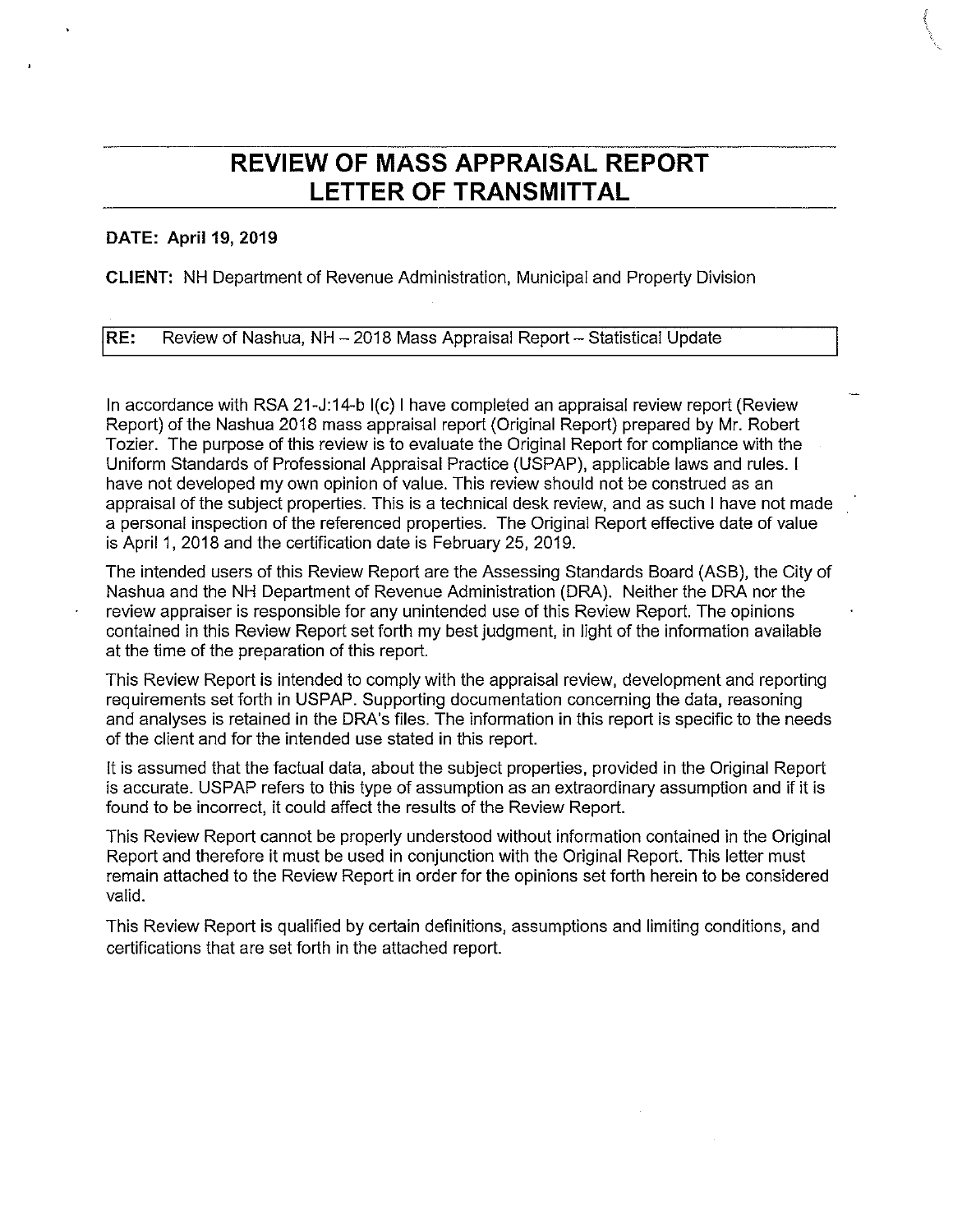After analyzing all relevant facts and opinions expressed in the Original Report, <sup>I</sup> have concluded that the Original Report complies with USPAP, applicable laws and rules.

Respectfully submitted,

 $\ddot{\phantom{1}}$ 

eese

Charles K. Reese, CNHA, NHCG Real Estate Appraiser Supervisor Municipal and Property Division

Cc: Department File KRT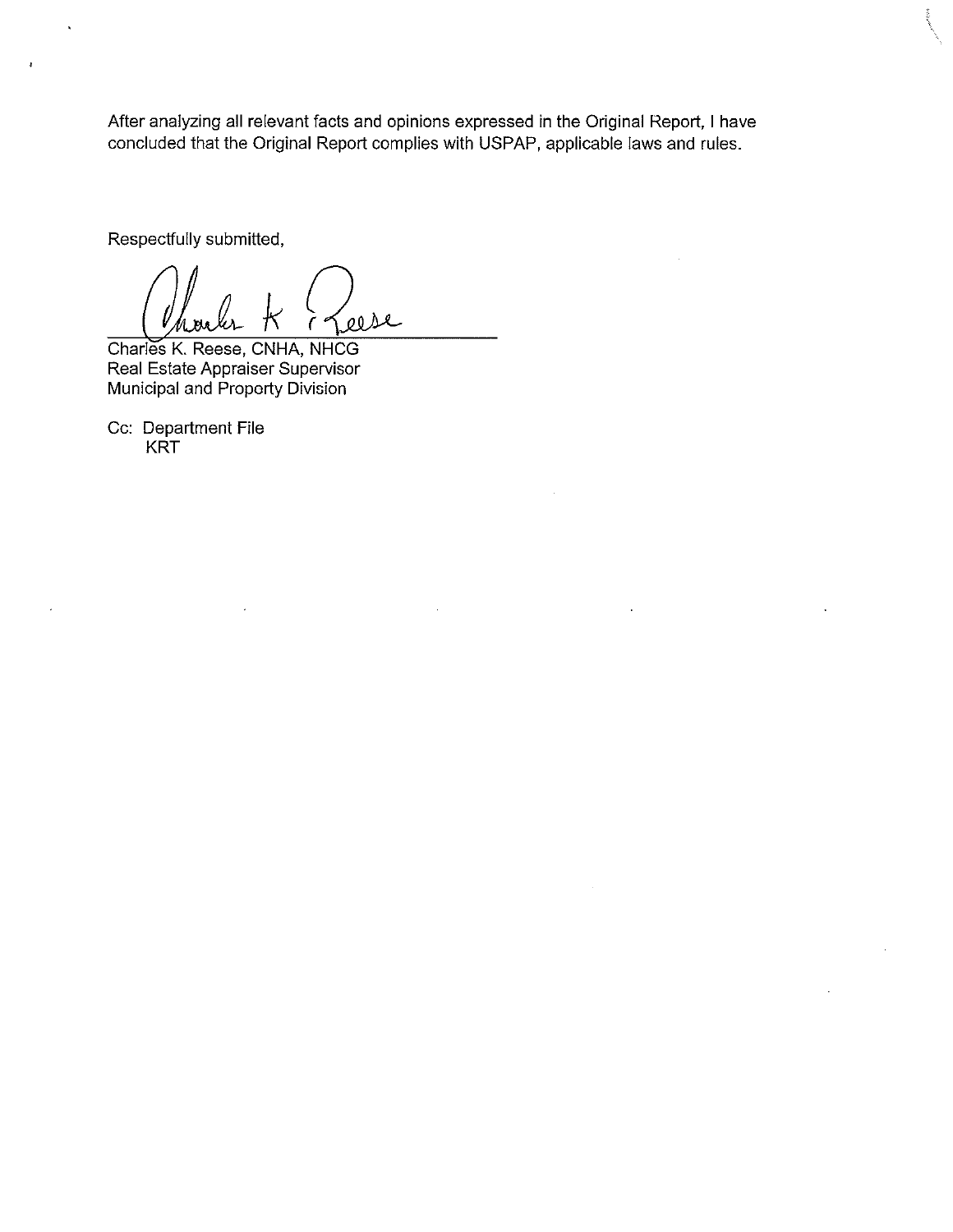### CERTIFICATION (Standards Rule 4-3)

<sup>I</sup> certify that, to the best of my knowledge and belief:

- The statements of fact contained in this report are true and correct.
- The reported analyses, opinions, and conclusions are limited only by the reported assumptions and limiting conditions and are my personal, impartial, and unbiased professional analyses, opinions, and conclusions.
- <sup>I</sup> have no present or prospective interest in the properties that are the subject of the work under review and no personal interest with respect to the parties involved.
- <sup>I</sup> am employed by the New Hampshire Department of Revenue (Department). Per RSA 21-J.11, the Department reviews all revaluations in New Hampshire, and performs assessing oversight and monitoring annually. <sup>I</sup> have performed no other services, as an appraiser or in any other capacity, regarding the properties that are the subject of the work under review within the three-year period immediately preceding acceptance of this assignment.
- <sup>I</sup> have no bias with respect to the properties that are the subject of the work under review or to the parties involved with this assignment.
- My engagement in this assignment was not contingent upon developing or reporting predetermined results.
- My compensation for completing this assignment is not contingent upon the development or reporting of predetermined assignment results or assignment results that favor the cause of the client, the attainment of a stipulated result, or the occurrence of a subsequent event directly related to the intended use of this appraisal review.
- My analyses, opinions, and conclusions were developed, and this review report has been prepared, in conformity with the Uniform Standards of Professional Appraisal Practice.
- <sup>I</sup> have not made a personal inspection of all of the properties that are the subject of the work under review.
- No other person provided significant appraisal or appraisal review assistance to the person signing this certification.

oese

Signature

 $4/19/19$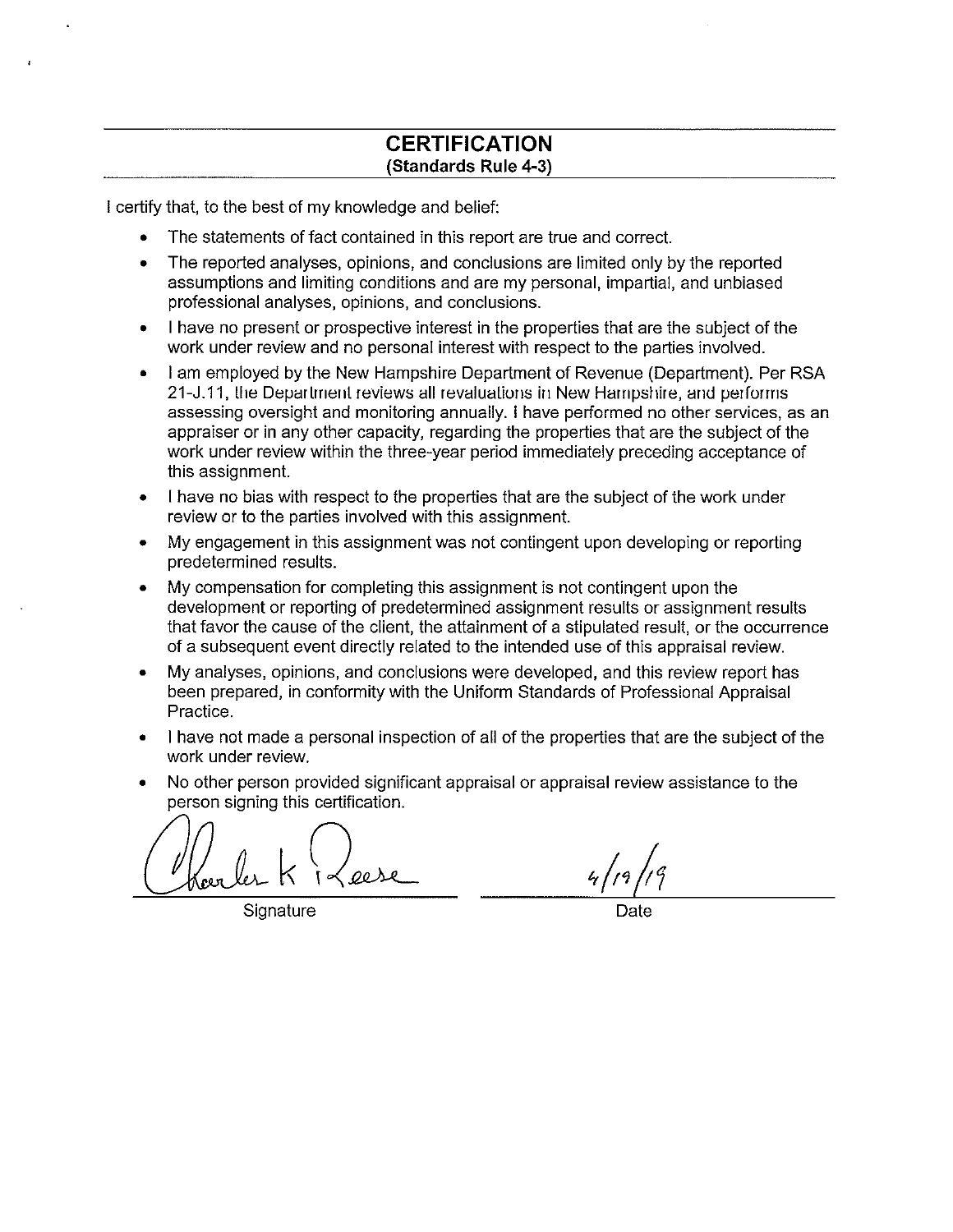### Scope of Work:

Scope of Work is defined as: "The type and extent of research and analyses in an assignment."<sup>1</sup>

In this Review Report assignment:

- <sup>I</sup> read the entire Original Report provided by the appraiser to support his analyses.
- <sup>I</sup> reviewed a sample of the sales provided to determine whether the data is appropriate, and consistently applied.
- <sup>I</sup> reviewed the Original Report for compliance with the version of USPAP in effect as of the date of the appraisal report under review, by comparison to the elements described herein.
- <sup>I</sup> reviewed the Original Report for compliance with the applicable laws and rules.
- I reviewed the Original Report for consistency with industry recognized mass appraisal techniques.
- <sup>I</sup> reviewed the Original Report's Scope of Work for consistency with the contract terms.
- I did not inspect all properties.
- I did not utilize the mass appraisal under review to develop an opinion of value.
- I did not verify all the mathematical calculations in the model.

The Appraisal of Real Estate,  $14^{th}$  edition, Appraisal Institute, page 87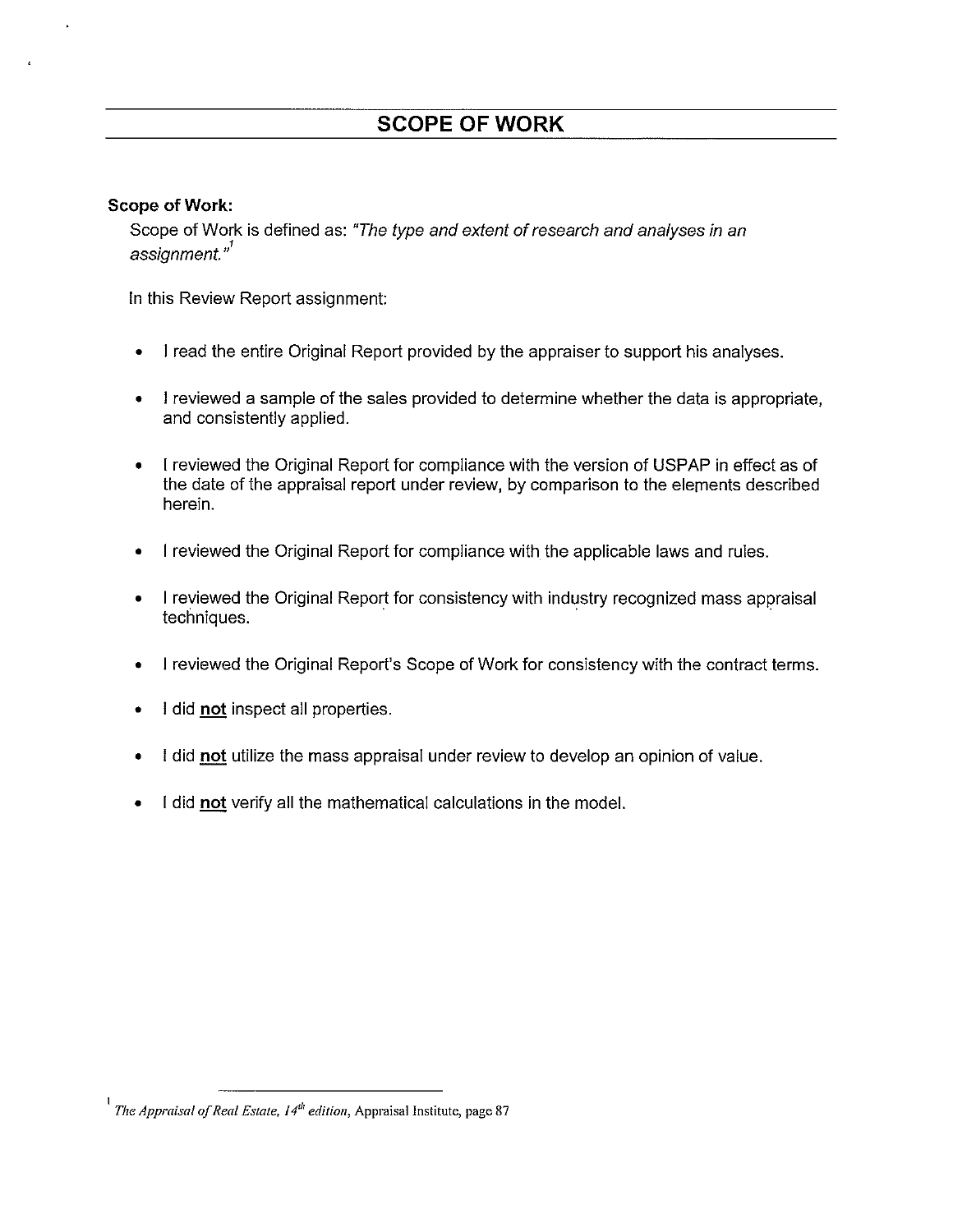## ASSUMPTIONS AND LIMITING CONDITIONS

This Review Report is subject to the following underlying assumptions and limiting conditions:

#### Extraordinary Assumption:

The Appraisal Institute's The Dictionary of Real Estate Appraisal,  $5<sup>th</sup>$  edition (p. 176) defines an extraordinary assumption as "an assumption, directly related to a specific assignment, which, if found to be false, could alter the appraiser's opinions or conclusions. Extraordinary assumptions presume as fact otherwise uncertain information about physica4 legal or economic characteristics of the subject property; or about conditions external to the property, such as market conditions or trends; or about the integrity of data used in an analysis."

This review was made under the extraordinary assumption that the data contained in the work under review is accurate. The review appraiser is not responsible for errors in the data or for undisclosed conditions of the properties or the marketplace which would only be apparent from a thorough physical inspection and further research.

The use of this extraordinary assumption might have affected the results of this review assignment.

#### Hypothetical Conditions:

This review does not include any hypothetical conditions.

#### General Assumptions:

- This Review Report is intended to comply with USPAP's appraisal review, development and reporting requirements. Supporting documentation concerning the data, reasoning and analyses is retained in the DRA's files. The information in this report is specific to the needs of the client and for the intended use stated in this report. The review appraiser is not responsible for unauthorized use of this report. Possession of a copy of this report by the reader does not make the reader an intended user.
- It has been assumed that all principal and appurtenant buildings or other improvements have been accurately described; and, all land parcels and any attributes that may affect the market value have been accurately described.
- It has been assumed, unless otherwise stated herein, that all elements which may affect market value have been taken into consideration which may include, but are not limited to: legal and title matters; encumbrances; restrictions; physical and location issues; known contamination; zoning and use regulations; depreciation factors; or other issues.
- The information furnished by others is believed to be reliable and accurate.
- Limiting Conditions:
	- Possession of this report, or a copy thereof, does not carry with it the right of publication.
	- The review appraiser herein by reason of this review is not required to give further consultation, testimony, or be in attendance in court with reference to the properties in question unless arrangements have been previously made, or as otherwise required by law.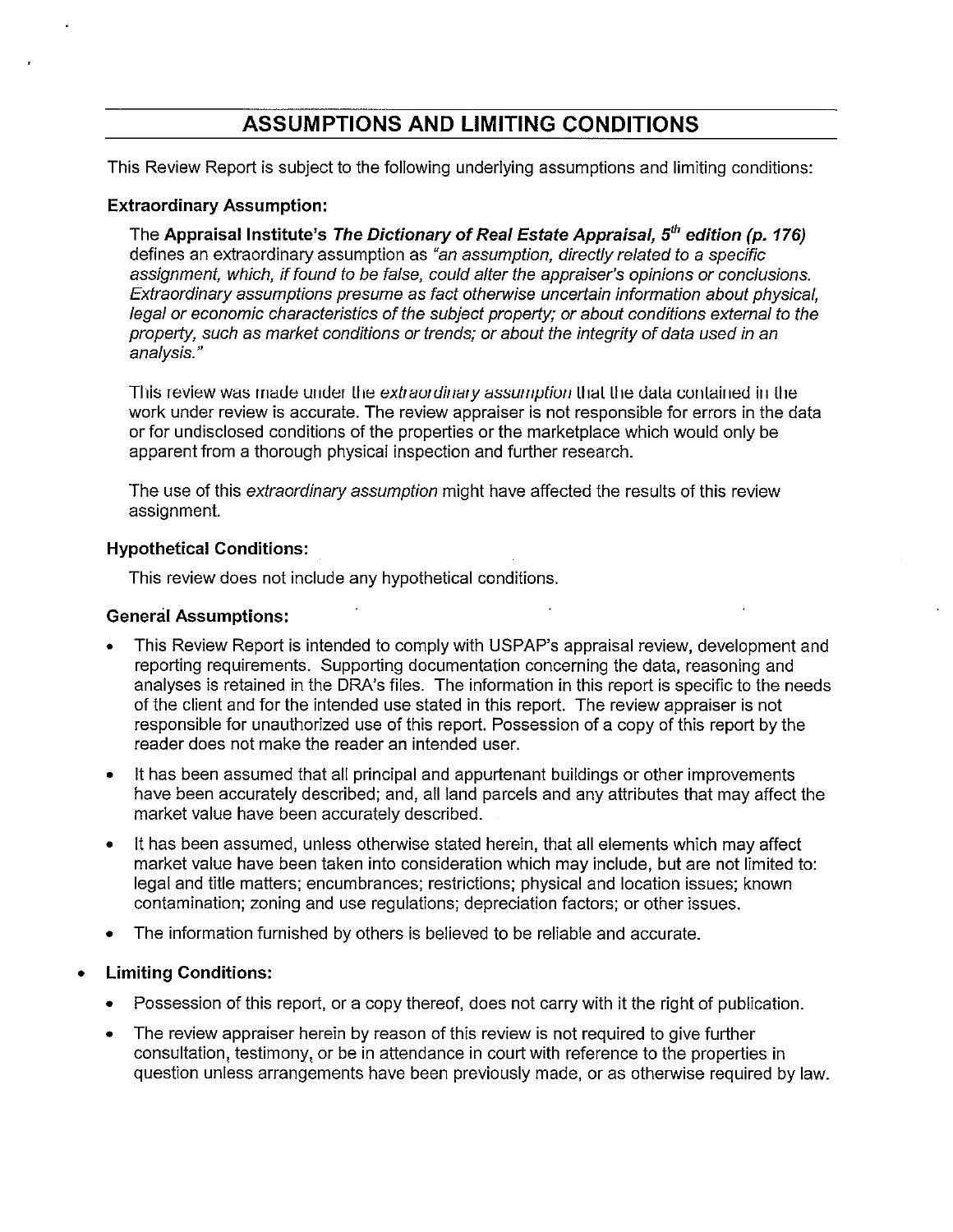### Competency:

 $\ddot{\phantom{0}}$ 

• <sup>I</sup> am a DRA-Certified Property Assessor Supervisor. <sup>I</sup> have the experience, competency and education necessary to review mass appraisal reports. There were no additional steps required to competently complete the Review Report. Confirmation of my certification is available at www.revenue.nh.gov.

 $\overline{\phantom{a}}$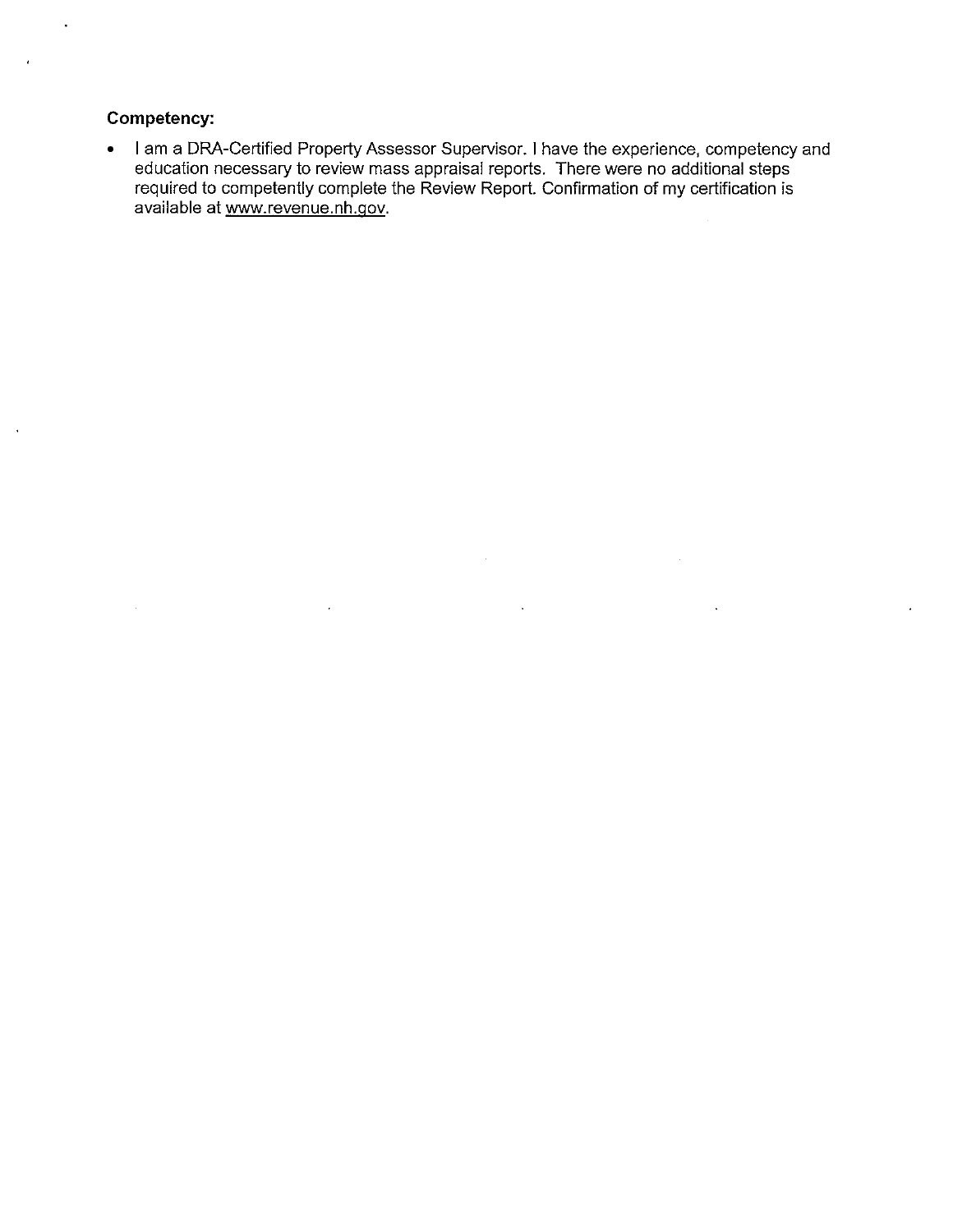## MASS APPRAISAL REVIEW REPORT USPAP Compliance Checklist

 $\hat{\boldsymbol{\theta}}$ 

 $\bullet$ 

### Prepared by the NH Department of Revenue Administration Municipal and Property Appraisal Division

| <b>SUMMARY</b>                                                                         |                                                                                                                                                                                                                                                                                                                                      |                             |  |  |  |
|----------------------------------------------------------------------------------------|--------------------------------------------------------------------------------------------------------------------------------------------------------------------------------------------------------------------------------------------------------------------------------------------------------------------------------------|-----------------------------|--|--|--|
| <b>Client:</b>                                                                         | $3-2(a)$<br>NH Department of Revenue Administration (Department)<br>$4-2(a)$                                                                                                                                                                                                                                                         |                             |  |  |  |
| Intended Users:                                                                        | NH Assessing Standards Board (ASB), the Municipality, Company/Appraiser of the<br>work under review, and the Department                                                                                                                                                                                                              | $3-2(a)$<br>$4-2(a)$        |  |  |  |
| <b>Intended Use:</b>                                                                   | 1) To evaluate compliance with USPAP and applicable laws and regulations.<br>2) To provide feedback to the preparer of the mass appraisal under review.                                                                                                                                                                              | $3-2(b)$<br>$4-2(b)$        |  |  |  |
| <b>Purpose of the Assignment:</b>                                                      | To evaluate how the mass appraisal under review complies with the most recent<br>$3 - 2(c)$<br>iteration of USPAP and applicable laws and regulations, in effect as of the date of $3-3(c)$<br>the appraisal. This review does not include the development of the reviewer's own<br>$4 - 2(c)$<br>$4 - 2(i)$<br>opinion of value(s). |                             |  |  |  |
| <b>Municipality Where Appraised</b><br><b>Properties Are Located:</b>                  | Nashua, NH                                                                                                                                                                                                                                                                                                                           | $3 - 2(d)$ :iv)             |  |  |  |
| <b>Effective Date of Value:</b>                                                        | April 1, 2018                                                                                                                                                                                                                                                                                                                        | $3 - 2(d;ii)$<br>4-2(d:iii) |  |  |  |
| Date of Work Under Review:                                                             | February 25, 2019                                                                                                                                                                                                                                                                                                                    | $3 - 2$ (d:ii)<br>4-2(d:ii) |  |  |  |
| Company Name and Name of<br>Appraiser Who Completed the<br><b>Report Under Review:</b> | 3-2(d:iii)<br>KRT Appraisal / Robert A. Tozier<br>$4 - 2(d; i)$                                                                                                                                                                                                                                                                      |                             |  |  |  |
| <b>Type of Revaluation Under Review:</b><br>(Check One)                                | Partial<br>Statistical<br>Cyclical<br>Full<br>$3 - 2(d:iv)$<br>x<br>Revaluation<br>Update<br>Revaluation<br>$4 - 2(a: i)$<br>Revaluation                                                                                                                                                                                             |                             |  |  |  |
| <b>Work Under Review Per</b><br><b>Contract OR In-House Work Plan:</b>                 | $3-2(d;iv)$<br><b>Report of Statistical Update</b><br>$4 - 2(d:i)$                                                                                                                                                                                                                                                                   |                             |  |  |  |
| Date of Reviewer's Appraisal<br><b>Review Report:</b>                                  | April 19, 2019<br>$4-2(e)$                                                                                                                                                                                                                                                                                                           |                             |  |  |  |
| Reviewer's Extraordinary<br><b>Assumptions:</b>                                        | $3-2(e)$<br>See attached assumptions and limiting conditions.<br>$4-2(f)$                                                                                                                                                                                                                                                            |                             |  |  |  |
| Reviewer's Hypothetical Conditions: None                                               | $3-2(e)$<br>$4-2(f)$                                                                                                                                                                                                                                                                                                                 |                             |  |  |  |
| <b>Reviewer's Scope of Work:</b>                                                       | $3 - 2(g)$<br>See attached scope of work.<br>$4 - 2(g)$                                                                                                                                                                                                                                                                              |                             |  |  |  |
|                                                                                        |                                                                                                                                                                                                                                                                                                                                      |                             |  |  |  |

| <b>FOR DRA USE:</b>                                  |                  |                                                   |          |
|------------------------------------------------------|------------------|---------------------------------------------------|----------|
| Date Initial USPAP Report Received<br>by Department: | 3/11/19          | Date of Last Revision<br>Submitted to Department: | 5-Apr-19 |
| Reviewer's Name:                                     | Charles K. Reese |                                                   |          |

 $\bar{\bar{z}}$ 

 $\label{eq:1.1} \alpha_{\alpha} = \alpha_{\alpha} \sin \alpha_{\alpha} \sin \alpha_{\beta} \sin \alpha_{\beta} \sin \alpha_{\beta} \sin \alpha_{\beta} \sin \alpha_{\beta} \sin \alpha_{\beta} \sin \alpha_{\beta} \sin \alpha_{\beta} \sin \alpha_{\beta} \sin \alpha_{\beta} \sin \alpha_{\beta} \sin \alpha_{\beta} \sin \alpha_{\beta} \sin \alpha_{\beta} \sin \alpha_{\beta} \sin \alpha_{\beta} \sin \alpha_{\beta} \sin \alpha_{\beta} \sin \alpha_{\beta} \sin \alpha_{\beta} \sin \alpha_{\beta} \sin \alpha_{\beta} \sin \alpha_{\beta} \sin \alpha_{\$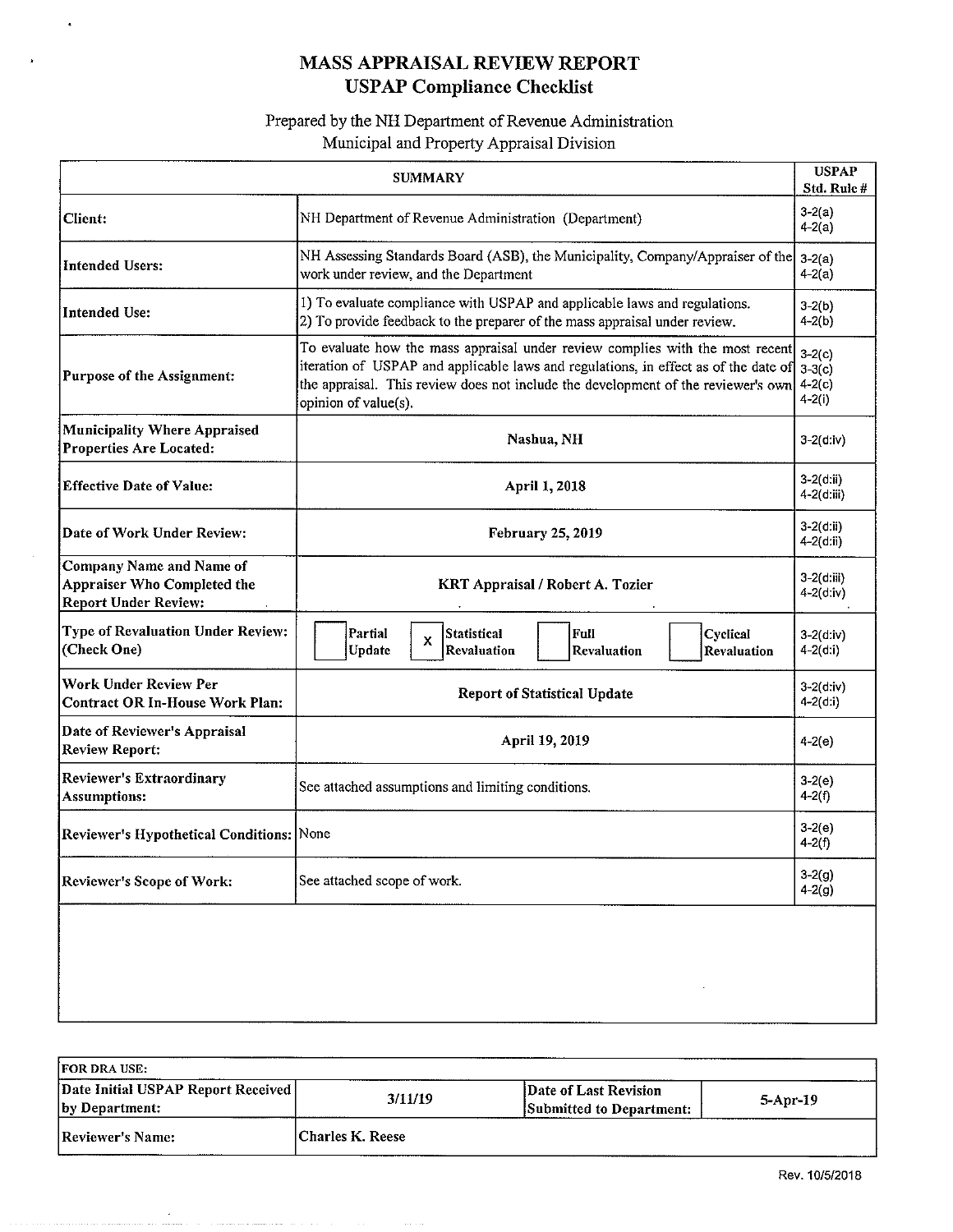$\hat{\mathbf{v}}$ 

×

| Item# | <b>Section</b>                                                                                                                 | Page<br>#      | Yes                       | N <sub>0</sub> | <b>USPAP</b><br>Std. Rule # |
|-------|--------------------------------------------------------------------------------------------------------------------------------|----------------|---------------------------|----------------|-----------------------------|
|       | <b>Section 1 - Letter of Transmittal</b>                                                                                       |                |                           |                |                             |
| 1.1   | Identifies the properties appraised.                                                                                           | 13             | X                         |                | $6-2(f)$                    |
|       |                                                                                                                                |                |                           |                |                             |
| 1.2   | Identifies the effective date of the appraisal and the date of the report.                                                     | 6              | $\mathbf X$               |                | $5-2(d)$ ; 6-2(d)           |
|       |                                                                                                                                |                |                           |                |                             |
| 1.3   | Identifies the intended use of the appraisal.                                                                                  | 6              | $\mathbf X$               |                | 5-2 (b); $6-2(b)$           |
|       |                                                                                                                                |                |                           |                |                             |
| 1.4   | Identifies the client of the appraisal and any other intended users.                                                           | 6              | $\mathbf X$               |                | $5-2(a)$ ; 6-2(a)           |
|       |                                                                                                                                |                |                           |                |                             |
| 1.5   | Identifies the type and definition of value, and cite source.                                                                  | 6              | $\boldsymbol{\mathrm{X}}$ |                | $5-2©$ ; $6-2(e)$           |
|       |                                                                                                                                |                |                           |                |                             |
| 1.6   | Identifies the property interests assessed.                                                                                    | $\overline{7}$ | $\mathbf x$               |                | $6-2(f)$                    |
|       |                                                                                                                                |                |                           |                |                             |
| 1.7   | Signed certification of value, including names of individuals providing<br>significant mass appraisal assistance.              | 8              | $\mathbf x$               |                | $6-2(n);$<br>$6 - 3$        |
|       |                                                                                                                                |                |                           |                |                             |
|       | <b>Section 2 - Scope of Work</b>                                                                                               |                |                           |                |                             |
| 2.1   | Identifies type of revaluation performed (partial, cyclical, statistical, full<br>revaluation).                                | Cover          | $\mathbf X$               |                | $5-2(j)$ ; 6-2(g)           |
|       |                                                                                                                                |                |                           |                |                             |
| 2.2   | Identifies any limiting conditions adopted for the development and reporting<br>of value.                                      | 10             | $\bf X$                   |                | $6-1$ ©; $6-2(c)$           |
|       |                                                                                                                                |                |                           |                |                             |
| 2.3   | Identifies any extraordinary assumptions and/or hypothetical conditions<br>adopted for the development and reporting of value. | 10             | $\mathbf x$               |                | $5-2(i)$ ; 6-1(c)           |
|       |                                                                                                                                |                |                           |                |                             |
| 2.4   | Identifies the need for and the extent of any physical property inspections.                                                   | $\overline{7}$ | $\mathbf X$               |                | $5-4(a)$ ; 5-5 (a&d)        |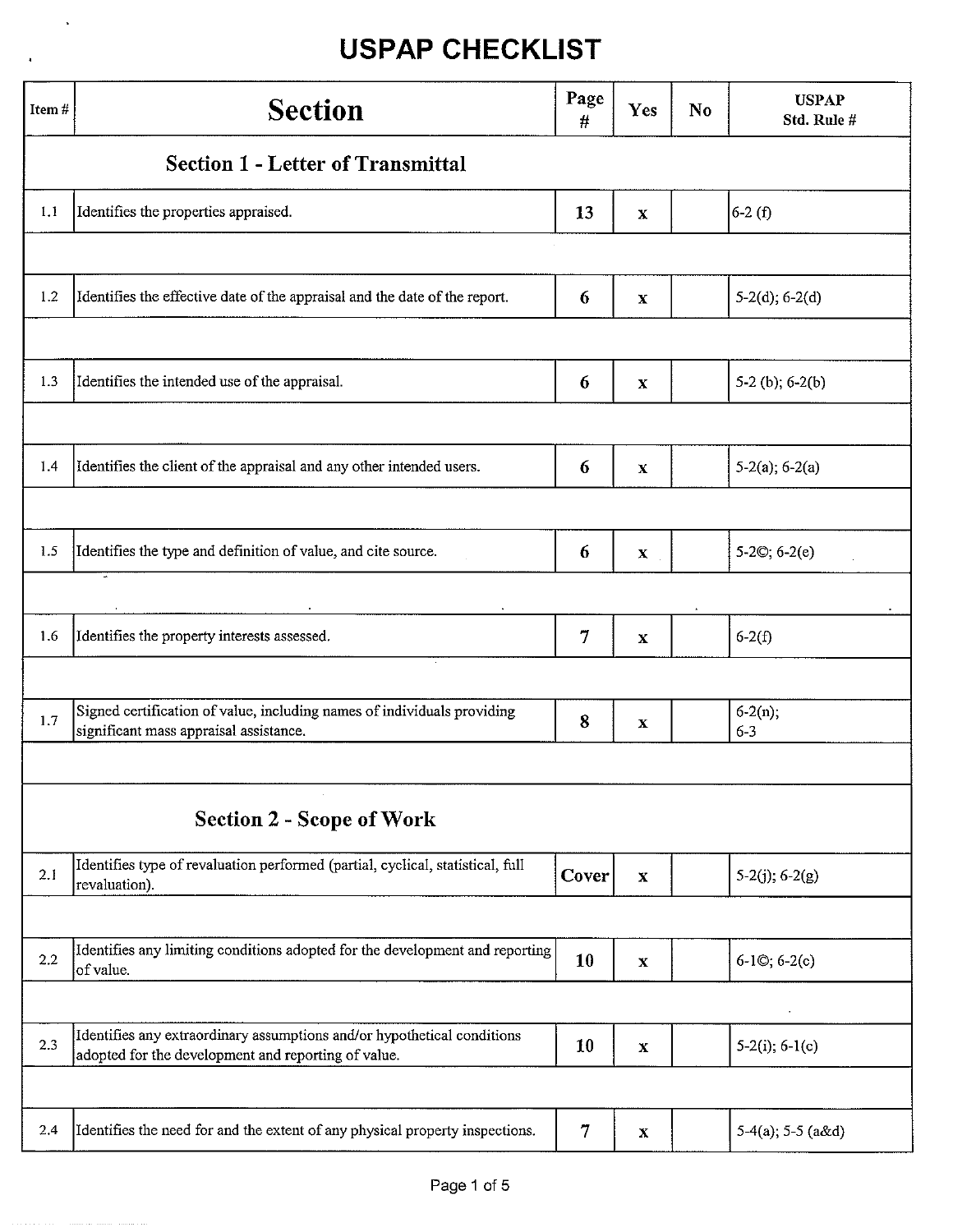$\ddot{\phantom{a}}$ 

| Item# | <b>Section</b>                                                                                                                                                                          | Page<br>#              | Yes          | <b>USPAP</b><br>N <sub>0</sub><br>Std. Rule # |                                   |
|-------|-----------------------------------------------------------------------------------------------------------------------------------------------------------------------------------------|------------------------|--------------|-----------------------------------------------|-----------------------------------|
|       |                                                                                                                                                                                         |                        |              |                                               |                                   |
| 2.5   | Provides an explanation if no physical inspections of sales were performed.                                                                                                             | 7                      | $\mathbf X$  |                                               | $5-5(a\&d); 6-2(i)$               |
|       |                                                                                                                                                                                         |                        |              |                                               |                                   |
| 2.6   | Identifies the steps taken to complete the final review, testing procedures<br>and techniques.                                                                                          | 12                     | $\mathbf x$  |                                               | $5-7(b)$ ; 6-2(i&l)               |
|       |                                                                                                                                                                                         |                        |              |                                               |                                   |
| 2.7   | Provides a definition of highest and best use (HBU) that references case law<br>and statutes and that describe HBU requirements.                                                        | 13                     | $\mathbf X$  |                                               | $5-3(a); 6-2(k)$                  |
|       |                                                                                                                                                                                         |                        |              |                                               |                                   |
| 2.8   | Provides an explanation for any exceptions from HBU (such as actual use).                                                                                                               | 13                     | $\mathbf X$  |                                               | Jurisdictional Exception<br>Rule  |
|       |                                                                                                                                                                                         |                        |              |                                               |                                   |
| 2.9   | Identifies approaches to value considered, utilized and not utilized. If not<br>utilized, explain why.                                                                                  | 14                     | $\mathbf X$  |                                               | $5-2(j)$ ; 6-2(g)                 |
|       |                                                                                                                                                                                         |                        |              |                                               |                                   |
|       | $\cdot$<br><b>Section 3-Development of Values</b>                                                                                                                                       |                        |              |                                               |                                   |
| 3.1   | Provides a brief description of basic valuation theory/mass appraisal.                                                                                                                  | <b>16</b>              | $\mathbf X$  |                                               | $5-4; 6-1$                        |
|       |                                                                                                                                                                                         |                        |              |                                               |                                   |
| 3.2   | Identifies the characteristics of the market that are relevant to the purpose<br>and intended use of the mass appraisal including location, physical, legal<br>and economic attributes. | <b>Whole</b><br>Report | X.           |                                               | $5 - 2(e & f)$                    |
|       |                                                                                                                                                                                         |                        |              |                                               |                                   |
| 3.3   | Provides a brief description of data calibration methods used in the<br>revaluation.                                                                                                    | 21                     | $\mathbf{x}$ |                                               | $5-4(b&c); 6-2(h&c)$              |
|       |                                                                                                                                                                                         |                        |              |                                               |                                   |
| 3.4   | Identifies and explains period of time from which sales were utilized for the<br>development of values.                                                                                 | 19                     | $\mathbf X$  |                                               | $5-2(f\&g)$                       |
|       |                                                                                                                                                                                         |                        |              |                                               |                                   |
| 3.5   | Describes extent of sale data collection and verification procedures.                                                                                                                   | 20                     | $\mathbf x$  |                                               | $5-4(a)$ ; $5-5(a\&d)$ ; $6-2(i)$ |
|       |                                                                                                                                                                                         |                        |              |                                               |                                   |
| 3.6   | Describes how qualified sales were selected for use in the sales analysis<br>process.                                                                                                   | 20                     | $\mathbf x$  |                                               | $5-4(a)$ ; $5-5(a)$ ; $6-2(i)$    |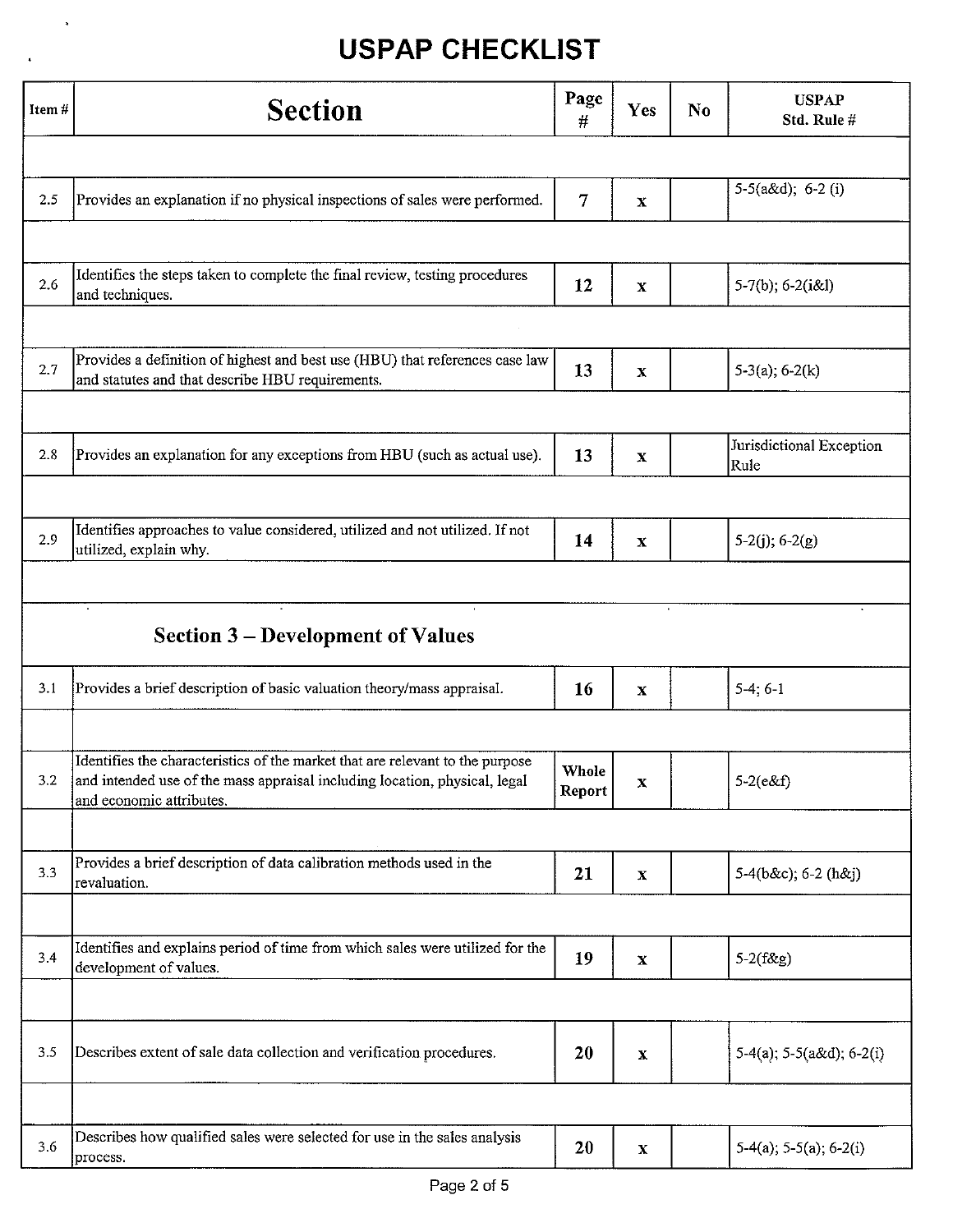$\langle \rangle_{\bullet}$ 

 $\Delta$ 

| Item# | <b>Section</b>                                                                                                                                                      | Page<br>$\#$ | Yes          | $\mathbf{N}\mathbf{0}$ | <b>USPAP</b><br>Std. Rule #                             |
|-------|---------------------------------------------------------------------------------------------------------------------------------------------------------------------|--------------|--------------|------------------------|---------------------------------------------------------|
|       |                                                                                                                                                                     |              |              |                        |                                                         |
| 3.7   | Identifies the number of sales utilized in sales analysis by property type.                                                                                         | 20           | $\mathbf X$  |                        | $5-4(a)$ ; $5-5(a)$ ; $6-2(i)$                          |
|       |                                                                                                                                                                     |              |              |                        |                                                         |
| 3.8   | Provides the source of income and expense data utilized if an income<br>approach to value is utilized.                                                              | 47           | $\mathbf{x}$ |                        | $5-2(i)$ ; $5-4(b)$<br>$5-7(a)$ ; 6-2(g)                |
|       |                                                                                                                                                                     |              |              |                        |                                                         |
| 3.9   | Provides the source of vacancy rates, cap rates and/or income multipliers<br>utilized, and a reconciliation by class if an income approach to value is<br>utilized. | 47           | $\mathbf X$  |                        | $5-2(j)$ ; $5-4(b)$<br>$5-7(a)$ ; 6-2(g)                |
|       |                                                                                                                                                                     |              |              |                        |                                                         |
| 3.10  | Identifies and explains the reconciliation performed, approaches to value,<br>and the applicability and relevance of the approaches, methods and<br>techniques.     | 14           | $\mathbf X$  |                        | $5-7(a)$ ; 6-2(i)                                       |
|       |                                                                                                                                                                     |              |              |                        |                                                         |
|       | <b>Section 4 – Time Trending</b>                                                                                                                                    |              |              |                        |                                                         |
| 4.1   | Provides a summary of the methodology utilized to develop a market-<br>supported time trend analysis.                                                               | 28           | $\mathbf x$  |                        | 5-2(e, f&h); 5-3(a); 6-2(h,j)                           |
|       |                                                                                                                                                                     |              |              |                        |                                                         |
|       | <b>Section 5 - Land and Neighborhood Data</b>                                                                                                                       |              |              |                        |                                                         |
| 5.1   | Provides documentation and support for base land rate(s) utilized. Provides<br>documentation for any unimproved or vacant land adjustments.                         | 32           | X            |                        | $5-2(h)$ ; $5-4$ ; $5-6(b)$ ; 6-<br>$1(a,b)$ ; 6-2(i,m) |
|       | Provides a description of all zones and/or neighborhoods codes utilized and                                                                                         |              |              |                        | $5-2(h)$ ; $5-4$ ; $5-6(b)$ ; $6-$                      |
| 5.2   | the reasoning behind the neighborhood delineations.                                                                                                                 | 33           | X            |                        | $1(a,b); 6-2 (i, m)$                                    |
| 5.3   | Provides documentation and support for neighborhood and or zone<br>adjustments.                                                                                     | 33           | $\mathbf X$  |                        | $5-2(h)$ ; 5-4; 5-6(b); 6-<br>$1(a,b); 6-2(i, m)$       |
|       |                                                                                                                                                                     |              |              |                        |                                                         |
| 5.4   | Provides land area adjustment table(s) and land curve table(s).                                                                                                     | 32           | $\mathbf x$  |                        | $5-4; 5-6(b,d); 6-1(b)$                                 |
|       |                                                                                                                                                                     |              |              |                        |                                                         |
| 5.5   | Provides documentation for any other adjustments associated with site<br>specific adjustments.                                                                      | 35           | $\mathbf X$  |                        | $5-2(g$ :iv,v); 5-4; 5-6(b,d);<br>$6-1(b)$              |
|       |                                                                                                                                                                     |              |              |                        |                                                         |
| 5.6   | Provides a list of all external site influences (positive or negative) and<br>corresponding adjustment ranges or amounts (% or \$).                                 | 35           | $\mathbf X$  |                        | $5-3(a)$ ; 5-4<br>$5-6(b)$ ; 6-1(b)                     |
|       |                                                                                                                                                                     |              |              |                        |                                                         |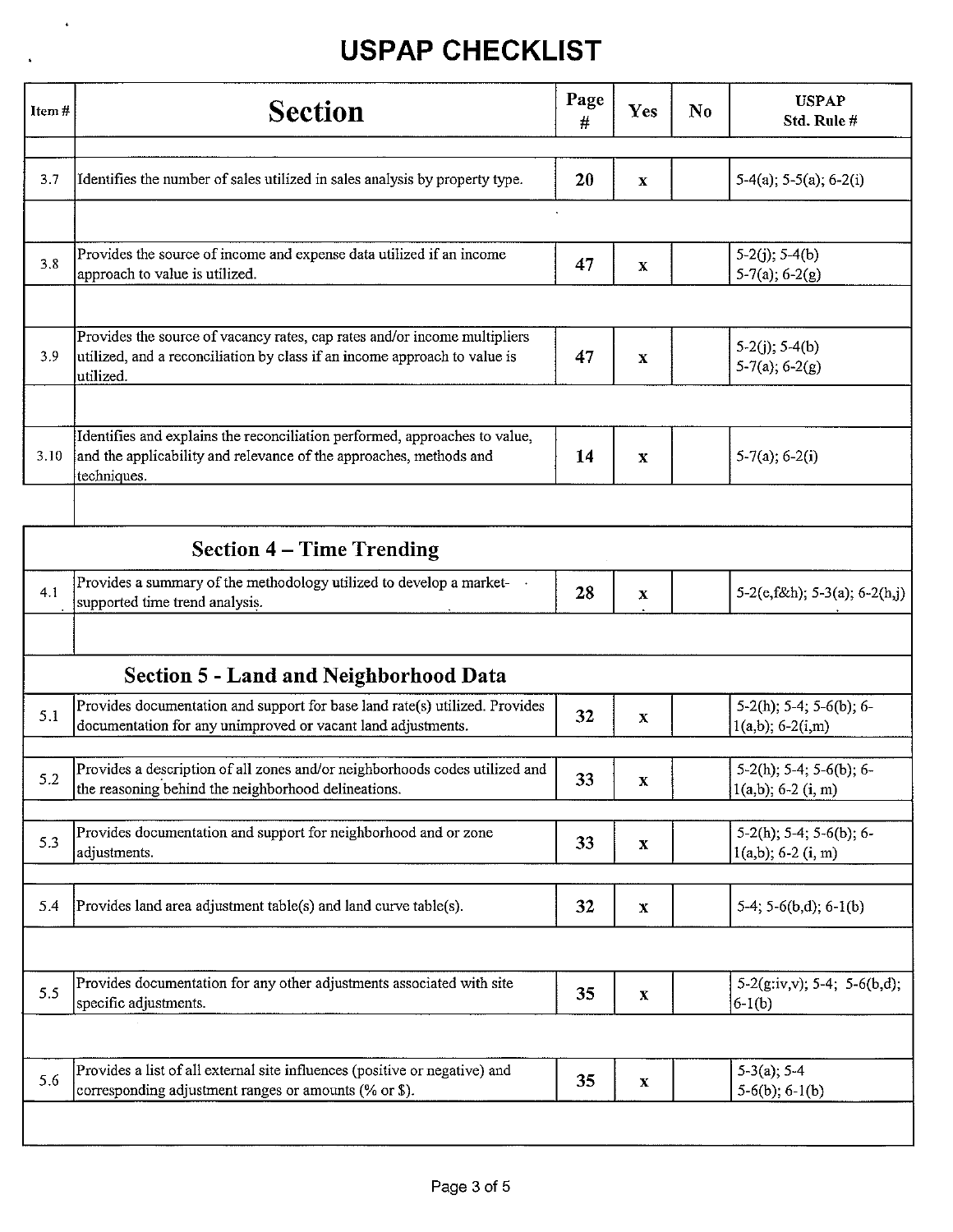$\ddot{\phantom{0}}$ 

| Item# | <b>Section</b>                                                                                                                         | Page<br>#           | Yes          | No | <b>USPAP</b><br>Std. Rule #                                 |
|-------|----------------------------------------------------------------------------------------------------------------------------------------|---------------------|--------------|----|-------------------------------------------------------------|
| 5.7   | Provides reasoning and support for adjustments of any water, view or other<br>significant site influences (site specific or external). | 35                  | $\mathbf{x}$ |    | $5-4; 5-5(a)$<br>$5-6(b)$                                   |
|       |                                                                                                                                        |                     |              |    |                                                             |
| 5.8   | Provides a list of land sales utilized in analysis and a separate list of any<br>land sales not utilized in analysis.                  | 36                  | $\mathbf X$  |    | $5-1(b)$ ; $6-2(i)$                                         |
|       |                                                                                                                                        |                     |              |    |                                                             |
|       | <b>Section 6 - Improved Property Data</b>                                                                                              |                     |              |    |                                                             |
| 6.1   | Provides a brief narrative explanation for types of depreciation utilized.                                                             | 40                  | $\mathbf x$  |    | $5-1(a)$ ; $5-4(a)$ ; $5-5(a;ii)$ ; $5-$<br>$6(a)$ ; 6-1(b) |
| 6.2   | Provides depreciation tables by property class, and support for depreciation<br>utilized.                                              | 41                  | X            |    | 5-4; 5-5(a:ii); 5-6(a); 6-<br>1(b)                          |
| 6.3   | Provides a table of effective area factors and explain how they are used in<br>the model.                                              | 42                  | $\mathbf X$  |    | $5-4$ ; $5-6(a)$ ; $6-1(b)$                                 |
| 6.4   | Provides a table of story height adjustments, if applicable, and explain how<br>they are used in the model.                            | 42                  | $\mathbf X$  |    | $5-4$ ; $5-6$ (a); $6-1$ (b)                                |
| 6.5   | Provides a table of quality/grades, their adjustment factors, and narrative<br>description of each.                                    | 43                  | $\mathbf{x}$ |    | $5-4$ ; $5-6(a)$ ; $6-1(b)$                                 |
|       |                                                                                                                                        |                     |              |    |                                                             |
| 6.6   | Provides documentation, support and/or source of building cost base rates.                                                             | 46                  | $\mathbf{x}$ |    | $5-1(a)$ ; $5-5(a:i)$<br>$5-6(a)$ ; 6-1(b)                  |
|       |                                                                                                                                        |                     |              |    |                                                             |
| 6.7   | Provides a table of base building costs by type and/or style.                                                                          | 45                  | $\mathbf x$  |    | $5-1(a)$ ; $5-5(a:i)$<br>$5-6(a)$ ; 6-1(b)                  |
| 6.8   | Provides a list of improved sales utilized in analysis and a separate list of<br>improved sales not utilized in analysis.              | Sect<br>$\mathbf G$ | $\mathbf x$  |    | $5-4(a,c)$ ; $5-5(a;iv)$ ; $5-6(a)$ ;<br>$6-1(b)$           |
|       |                                                                                                                                        |                     |              |    |                                                             |
|       | <b>Section 7 - Statistical Analysis, Testing and Quality Control</b>                                                                   |                     |              |    |                                                             |
| 7.1   | Provides a ratio study using new assessed values.                                                                                      | Sect<br>$\mathbf H$ | x            |    | $5-4$ ; $5-7(b)$ 6-1 (b); 6-2(1)                            |
| 7.2   | Provides a ratio study using old assessed values.                                                                                      | Sect<br>$\mathbf H$ | $\mathbf X$  |    | $5-4$ ; 5-7(b) 6-1 (b); 6-2(1)                              |
| 7.3   | Provides a COD study using new assessed values.                                                                                        | <b>Sect</b><br>H    | x            |    | $5-4$ ; 5-7(b) 6-1 (b); 6-2(1)                              |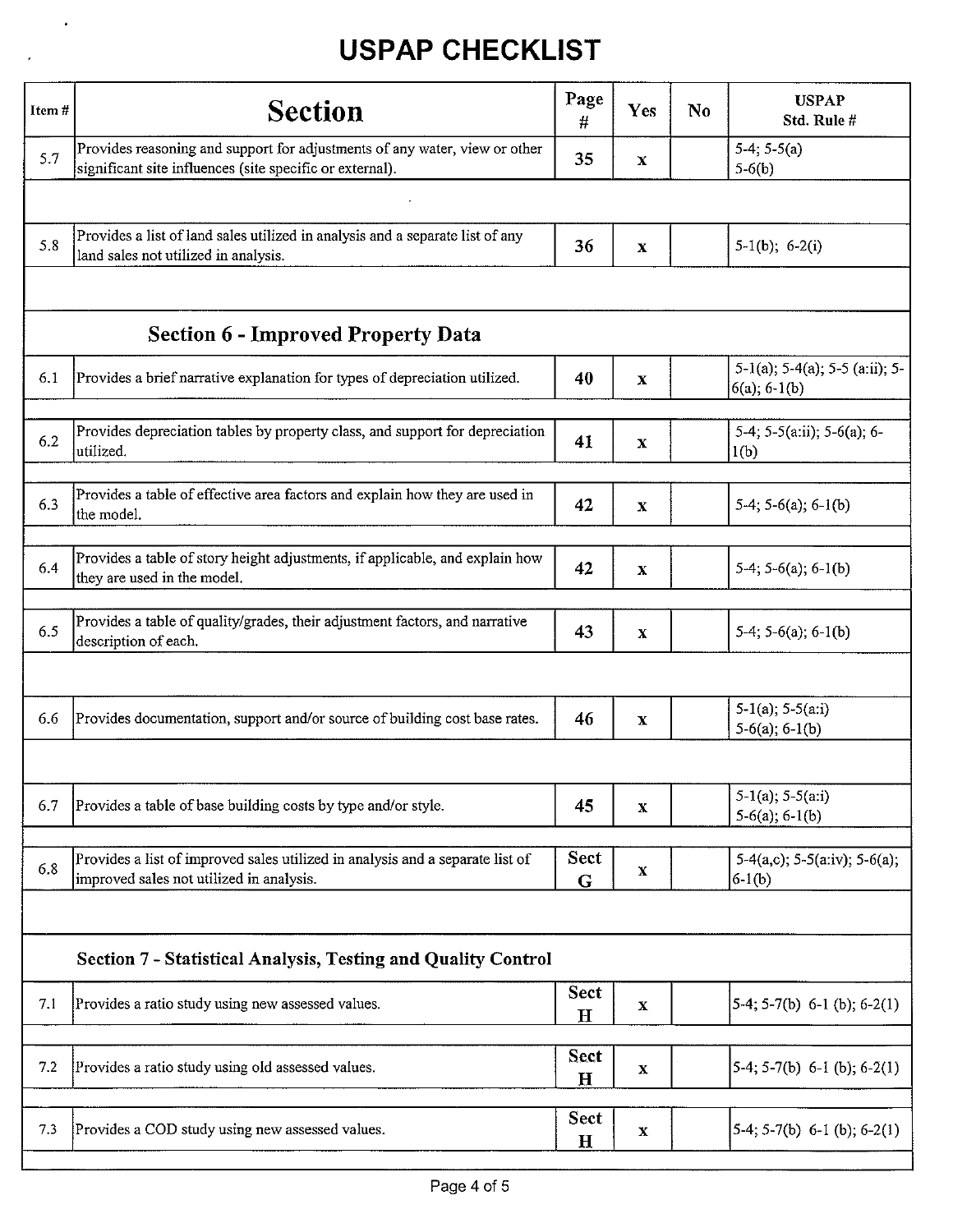$\ddot{\phantom{0}}$ 

 $\bullet$ 

| Item# | <b>Section</b>                                                                                                             | Page<br>#                   | Yes         | $\mathbf{N}\mathbf{0}$ | <b>USPAP</b><br>Std. Rule#                 |
|-------|----------------------------------------------------------------------------------------------------------------------------|-----------------------------|-------------|------------------------|--------------------------------------------|
| 7.4   | Provides a COD study using old assessed values.                                                                            | <b>Sect</b><br>$\mathbf H$  | $\mathbf x$ |                        | $\left[5-4; 5-7(b) 6-1 (b); 6-2(1)\right]$ |
| 7.5   | Provides a PRD study using new assessed values.                                                                            | <b>Sect</b><br>$\mathbf{H}$ | X           |                        | $5-4$ ; 5-7(b) 6-1 (b); 6-2(1)             |
| 7.6   | Provides a PRD study using old assessed values.                                                                            | <b>Sect</b><br>$\mathbf H$  | x           |                        | $5-4; 5-7(b) 6-1 (b); 6-2(1)$              |
| 7.7   | Provides strata analysis using new assessed values for each strata, if<br>applicable.                                      | <b>Sect</b><br>$\mathbf H$  | $\mathbf X$ |                        | $[5-4; 5-7(b) 6-1 (b); 6-2(1)]$            |
| 7.8   | Provides strata analysis using old assessed values for each strata, if<br>applicable.                                      | Sect<br>$\mathbf H$         | $\mathbf X$ |                        | $5-4$ ; 5-7(b) 6-1 (b); 6-2(1)             |
|       | <b>Section 8 - Miscellaneous</b>                                                                                           |                             |             |                        |                                            |
| 8.1   | Provides a copy of contract or in-house work plan.                                                                         | Sect J                      | $\mathbf X$ |                        | 6-1 (b); 6-2 (f&i)                         |
| 8.2   | Provides a copy of neighborhood map(s) or electronic file with map(s).                                                     | Appn<br>dx F                | $\mathbf X$ |                        | $6-1$ (b)                                  |
| 8.3   | Provides CAMA System codes and tables. Identify and explain any codes<br>that are unique to this municipality.             | 23                          | $\mathbf X$ |                        | $6-1$ (b)                                  |
| 8.4   | Provides a list of zoning district(s) and corresponding description(s).                                                    | 26                          | $\mathbf x$ |                        | $6-1$ (b)                                  |
| 8.5   | Provides list of unqualified sale codes.                                                                                   | Appn<br>dx E                | $\mathbf X$ |                        | $6-1$ (b)                                  |
| 8.6   | Provides qualifications and DRA certifying documents for each individual<br>listed in the USPAP certification (Line #1.7). | Appn<br>dx C                | $\mathbf x$ |                        | Competency Rule                            |
| 8.7   | Provides a table of definitions. A summary of useful definitions is available<br>from the DRA.                             | Appn<br>$dx$ D              | $\mathbf X$ |                        | $6-1$ (b)                                  |

NOTE: If any item numbers in above sections are checked "NO," the report is considered non-compliant.

| <b>Reviewer's Conclusion</b> | Yes |  |
|------------------------------|-----|--|
| Report is compliant.         | $-$ |  |